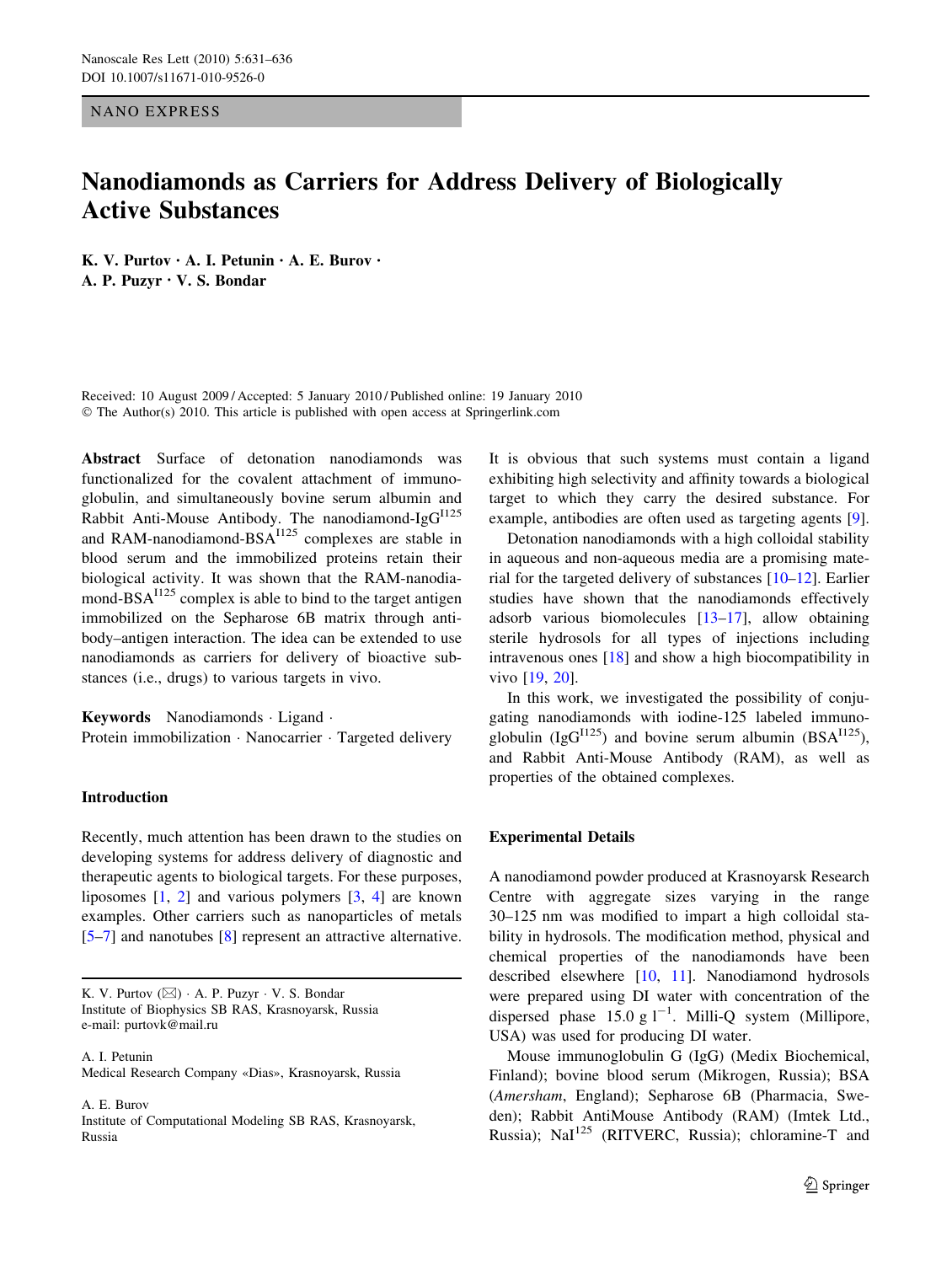sodium metabisulphite (Amersham, England) were used as acquired.

 $IgG^{1125}$  and BSA $^{1125}$  were produced as follows. A chloramine-T solution  $(10 \mu l)$  at concentration of 2.5 mg ml<sup>-1</sup> and NaI<sup>125</sup> solution (40 µl) of total activity  $\sim$  20 MBk were added to IgG (or BSA) solution (50 µl) at a protein concentration of 1 mg  $ml^{-1}$  in 0.5 M phosphate buffer (pH 7.0). The samples were stirred and incubated at room temperature for 2 min. Then, a sodium metabisulphite solution (100  $\mu$ ) at concentration of 5 mg ml<sup>-1</sup> was added to the samples. Unbound radioactive marker  $(I^{125})$  was removed by chromatography on a mini-column with Sepharose 6B ( $8 \times 20$  mm) at eluent flow rate of 1 ml/min, with 0.5 M phosphate buffer (pH 7.0). A fraction containing protein  $\lg G^{1125}$  (or BSA<sup>1125</sup>) was collected at the column output, and its total radioactivity was evaluated using gamma-counter ''NK-Narkotest'' (VNIIMP, Russia).

Adsorption of  $IgG<sup>1125</sup>$  on the nanodiamonds particles was performed in the following way. A radioactive protein solution was mixed with the nanodiamond hydrosol (protein-to-nanodiamond ratio—1:10 (w/w)). The suspension obtained was incubated during 1 h at room temperature and stirred continually throughout the incubation. Nanodiamonds with the adsorbed protein were collected by centrifugation at  $16,000g$  for 5 min at 20 °C. The supernatant was taken from sample and its residual radioactivity was measured to evaluate the amount of non-adsorbed protein. The precipitate was repeatedly washed with the PBS-buffer to remove the unbound protein, every time re-suspending the nanoparticles in a fresh buffer, collecting them by centrifugation under the above-mentioned conditions and taking a supernatant for radioactivity evaluation.

For immobilization of  $IgG^{J125}$ , the surface of nanodiamonds was chemically activated with p-benzoquinone (vide infra)—a well-known method used for covalent coupling of enzymes to carriers [\[21](#page-5-0), [22\]](#page-5-0). For this, phosphate buffer, 20 mM, pH 8.0 and 100 mg of hydroquinone dissolved in aqueous ethanol were consequently added with stirring to 5 ml of 1.5 wt% nanodiamond hydrosol. The suspension was incubated for 2 h at room temperature, washed with DI water followed by thorough washing with 1 M NaCl and rinsing with DI water.

Immobilization of the radioactive protein was carried out in 100 mM Na-bicarbonate buffer (pH 8.0). For these purposes,  $I gG^{1125}$  solution was mixed with the modified nanodiamond hydrosol (protein-to-nanodiamond ratio— 1:10 (w/w)). The suspension obtained was incubated at continual stirring for overnight at  $4^{\circ}$ C. Nanodiamonds with the immobilized protein were collected by centrifugation at  $16,000g$  for 5 min at 20 °C. The supernatant was taken from sample, and the amount of non-immobilized protein was determined by its residual radioactivity. The precipitate of nanodiamonds was repeatedly washed with

the PBS-buffer to remove the unbound proteins. Simultaneous covalent immobilization of the two proteins (RAM and  $BSA<sup>1125</sup>$  on the nanodiamonds was performed in the same manner.

Evaluation of the stability of these complexes in blood serum included two stages. At first, nanodiamond precipitates containing the adsorbed or immobilized  $IgG<sup>1125</sup>$ preliminarily washed with PBS-buffer were treated with serum as follows. The precipitates were re-suspended in serum, incubated for 5 min at 20  $^{\circ}$ C and then the particles were collected by centrifugation at 16,000g for 5 min at 20  $\degree$ C. Supernatants were taken from samples and their residual radioactivities were measured. The treatment was performed repeatedly, each time suspending the particles in a fresh serum, incubating and collecting them by centrifugation. The residual radioactivity was measured after each centrifugation. At the second stage, chromatography of the obtained supernatants was carried out on the column with Sepharose 6B  $(10 \times 200 \text{ mm})$  equilibrated with 150 mM NaCl at eluent flow rate 1 ml/min and fractions of 0.5 ml were collected. Thereafter, we evaluated the radioactivity of all fractions obtained after chromatography. The same method was used to determine the stability of the RAM– nanodiamond– $BSA<sup>1125</sup>$  complex.

Sedimentation stability of the nanodiamond-Ig $G^{1125}$  and RAM-nanodiamond-BSA<sup>I125</sup> complexes obtained after covalent immobilization of proteins was evaluated as follows. After immobilization of  $IgG<sup>1125</sup>$  (or RAM and  $BSA<sup>1125</sup>$ , unbound proteins were removed by chromatography on the column with Sepharose 6B ( $10 \times 200$  mm) equilibrated with 150 mM NaCl at eluent flow rate 1 ml/ min. Total fraction containing the nanodiamond–Ig $G<sup>1125</sup>$ (or RAM–nanodiamond–BS $A^{1125}$ ) complex was blended with blood serum. The mixture was placed in an ice bath and sonicated at 22 kHz (six times for 10 s, with 20 s intervals). After that, samples of 1 ml were collected and centrifuged at  $16,000g$  and  $20^{\circ}$ C. The time of centrifugation was individually selected for each sample. The residual radioactivity of supernatants obtained by centrifugation was measured.

Specific interaction of the RAM–nanodiamond–BS $A^{1125}$ complex with a target antigen was analyzed in the following way. A sample of blood serum containing the RAM–nanodiamond–BSA<sup>I125</sup> complex was produced using the method described in the previous paragraph. Two portions of this sample (1 ml each) were loaded into two mini-columns packed with 1 ml of Sepharose 6B. A control column contained the adsorbent with the immobilized BSA, while an experimental column contained the adsorbent with the immobilized mouse IgG. Each column was washed with 5 ml of serum, and the residual radioactivity of the washed adsorbents was evaluated.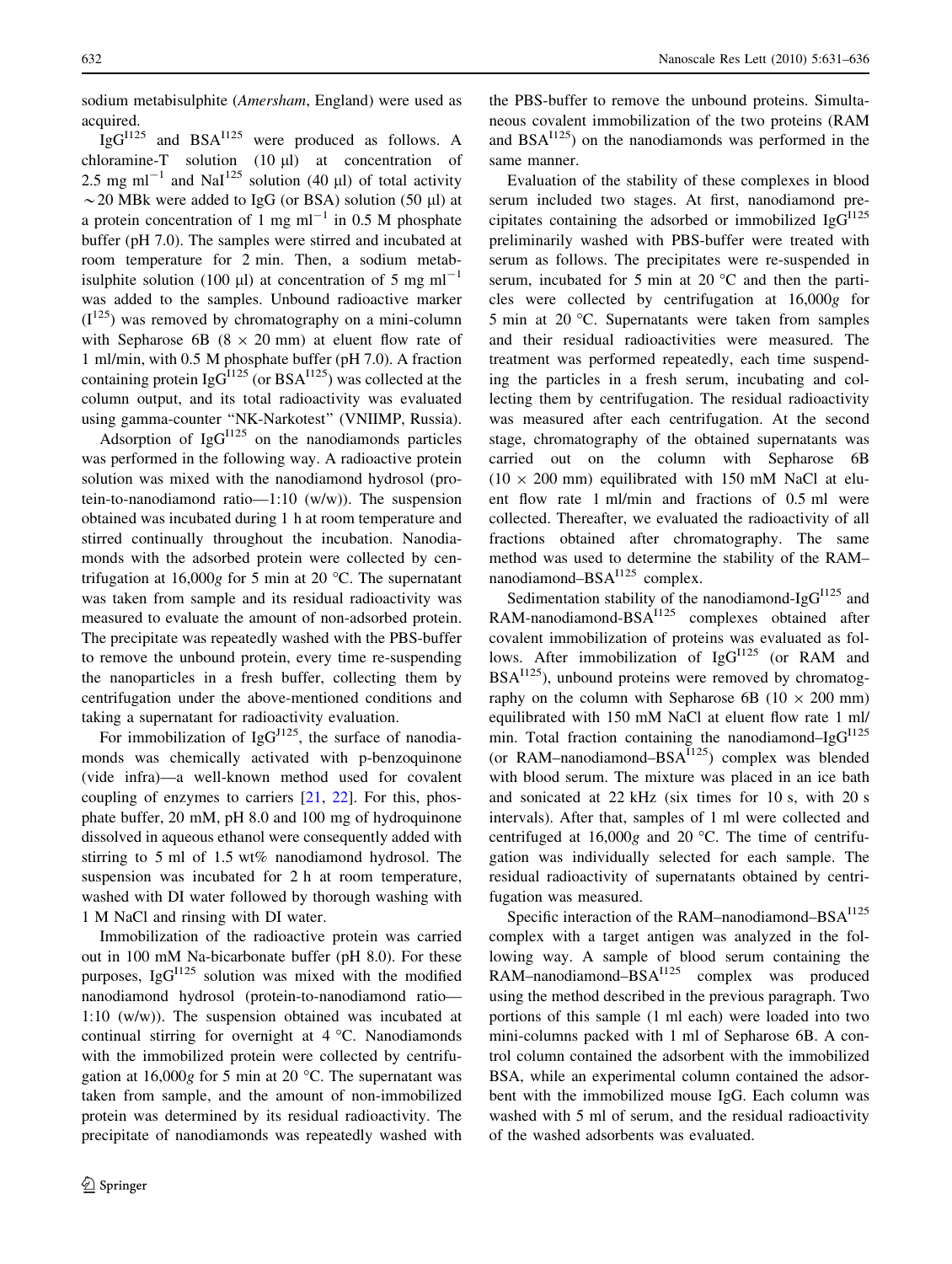#### Results and Discussion

Nanodiamond–IgG<sup>I125</sup> Complex Produced by Adsorption of Protein

The results evidenced that  $IgG<sup>1125</sup>$  is effectively adsorbed by nanodiamonds under the chosen conditions. After incubation with protein and removal of the particles by centrifugation, not more than 25–28% of the initial radioactivity of protein preparations was registered in supernatants. Multiple washing of the nanoparticles with adsorbed  $IgG<sup>II25</sup>$  in PBS-buffer did not lead to desorption of protein. After the first two washings, supernatants display about  $0.5-1\%$  of the initial radioactivity. At the following washings, the level of radioactivity registered in supernatants did not exceed 0.1%. At the same time, it has been found that the obtained nanodiamond–Ig $G<sup>1125</sup>$  complexes were not stable in blood serum. Repeated washings of precipitates with serum resulted in almost total desorption of  $IgG^{1125}$  (Fig. 1).

Protein desorption was also confirmed by analyzing the radioactivity of fractions obtained by the chromatography of supernatants. Results show (Fig. 2) that supernatants contained a significant amount of free  $IgG<sup>1125</sup>$  (main peak of radioactivity—fractions 10–28) and a small amount of nanodiamonds with adsorbed proteins, which could not be removed by centrifugation (minor peak of radioactivity fractions 5–7).

It should be noted that the main radioactive peak observed after chromatography of the supernatant (Fig. 2) completely corresponds to the radioactive peak observed after chromatography of the initial protein  $IgG<sup>1125</sup>$  sample (Fig. 3). At chromatography of a serum sample with re-suspended nanoparticles after 20 washings (Fig. 1), one



Fig. 2 Typical distribution of radioactivity registered after Sepharose 6B chromatography of supernatants. The supernatants were obtained by washings with serum of the precipitate containing  $\text{IgG}^{1125}$ adsorbed on nanodiamonds

can observe a radioactivity distribution (Fig. [4\)](#page-3-0) that is different to that at the chromatography of supernatants (Fig. 2).

In this case, the first radioactive peak (fractions 4–8) accounts for about 75% of the total radioactivity, which indicates the presence of the nanodiamond–Ig $G^{1125}$  complex. The second peak (fractions 12–28) amounting to about 25% of the total radioactivity bears evidence of a significant amount of desorbed (free) protein presented within the sample. Upon combining the fractions 4–8 (the first peak) and subsequent chromatography, the distribution of radioactivity was similar to that shown in Fig. [4.](#page-3-0)

In general, the experimental data obtained in this study show that it is impossible to get nanodiamond-Ig $G^{1125}$ complexes stable in blood serum by nonspecific adsorbing the protein molecules on the nanoparticles.



Fig. 1 Radioactivity of supernatants after multiple washings with serum of a precipitate containing IgG<sup>1125</sup> adsorbed on nanodiamonds (percentage of radioactivity of the initial protein  $IgGI^{1125}$  sample)



Fig. 3 Distribution of radioactivity registered after Sepharose 6B chromatography of the initial protein  $IgG^{1125}$  sample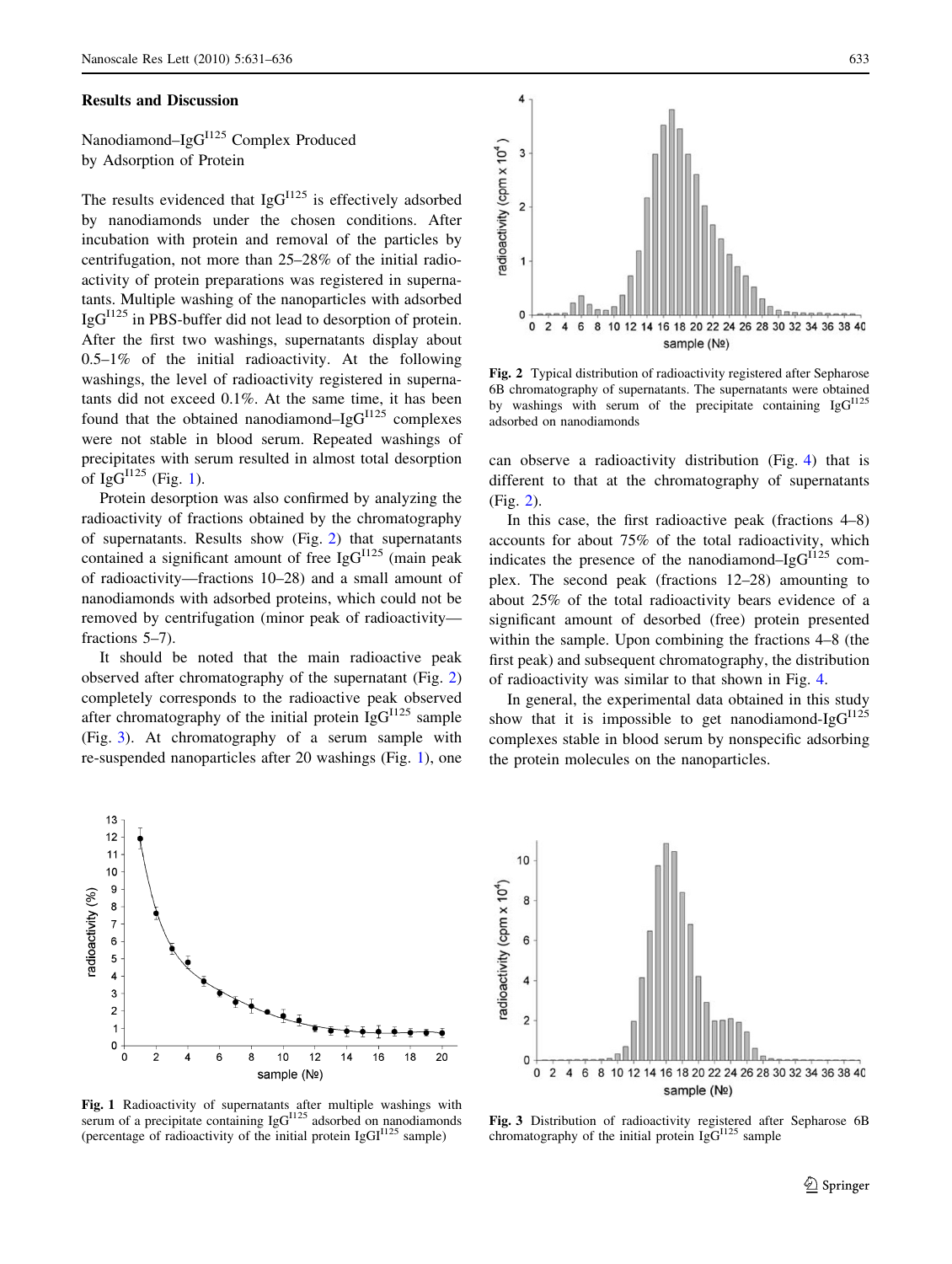

Fig. 4 Distribution of radioactivity registered after Sepharose 6B chromatography of a serum sample containing Ig $G^{1125}$  on nanodiamonds. The sample was obtained after 20 washings

Nanodiamond–IgG<sup>I125</sup> Complex Produced by Covalent Immobilization of Protein

The surface of detonation nanodiamond particles is covered with variety of functional groups, which originate from synthesis and purification processes. Among them, a hydroxyl group (–OH) is one of the most abundant [\[23](#page-5-0)]. This group was involved in a procedure for covalent coupling of IgG onto the nanodiamonds by treating the nanoparticles with benzoquinone, which is well known to provide chemical activation of hydroxyl containing surfaces [\[21](#page-5-0)]. The thus activated nanoparticles readily react with an amine group of the protein molecules. The reaction sequence of the benzoquinone activation and biochemical coupling is presented on Fig. 5.

Experiments showed the efficiency of covalent immobilization of  $IgG<sup>1125</sup>$  on the surface of modified nanodiamonds. After incubation with protein and removal of the particles by centrifugation, not more than 25–30% of initial radioactivity of protein preparations was registered in supernatants. Like in protein adsorption (see above), serial washing of the immobilized  $\text{IgG}^{\text{II25}}$  with the PBS-buffer did not lead to desorption of the protein. The radioactivity level registered in the washings after removal of the particles was the same as in the previously described experiment—about 0.5–0.8% after the first two washings and less than 0.1% after the following washings. After the nanoparticles with immobilized protein were repeatedly washed

<span id="page-3-0"></span>634 Nanoscale Res Lett (2010) 5:631–636

with blood serum a significant level of radioactivity was registered in supernatants as well (Fig. [6](#page-4-0)).

It would seem that these data indicate the instability of the nanodiamond-Ig $G^{1125}$  complex in serum. However, the radioactivity of fractions after chromatography of supernatants showed a radically different result. As shown in Fig. [7](#page-4-0), only a single peak (fractions 4–8) is observed, which accounts for almost all radioactivity ( $\sim$ 98%) and corresponds to the peak of the radioactive nanodiamond- $IgG^{1125}$  complex.

At chromatography of a serum sample with nanoparticles washed 20 times with serum (Fig. 5), the observed radioactivity distribution (Fig. [8\)](#page-4-0) was similar to that at the chromatography of supernatants.

These results allow a conclusion that the nanodiamond–  $IgG<sup>1125</sup>$  complex obtained via the covalent attachment of protein is not just stable, but displays a high resistance to sedimentation in blood serum. This conclusion is confirmed with the tests on sedimentation of the complex in serum at centrifugation in a wide time interval. About 50% of the initial radioactivity was recorded in supernatants even after centrifuging a serum sample containing the nanodiamond–Ig $G<sup>1125</sup>$  complex at 16,000g for 1 h (Fig. [9](#page-4-0)).

RAM–Nanodiamond–BSAI125 Complex Obtained by Simultaneous Covalent Immobilization of Two Types of Proteins

The design of drug delivery systems on the base of particulate carriers must take into account the fact that after being immobilized on the carrier surface, ligand molecules should preserve their ability to bind to the target receptor molecule. It is known that immobilization by means of chemical attachment may result in a reduction in specific activity of a ligand (e.g., protein) and sometimes in its total deactivation [\[24](#page-5-0)]. We have investigated the possibility to design a model delivery system on the base of nanodiamonds. For this purpose, two types of proteins were simultaneously covalently immobilized on the nanoparticles—RAM, specifically interacting with a mouse IgG and serving as a ligand, and BSA<sup>1125</sup> serving as a radioactive marker (Fig. [10\)](#page-4-0). The results of the experiment showed that the RAM–nanodiamond–BS $A^{1125}$  complex exhibits sustainability and high colloidal stability in blood serum as well as the nanodiamond–Ig $G^{1125}$ .

Fig. 5 Schematic representation of protein immobilization on the benzoquinone activated nanodiamonds

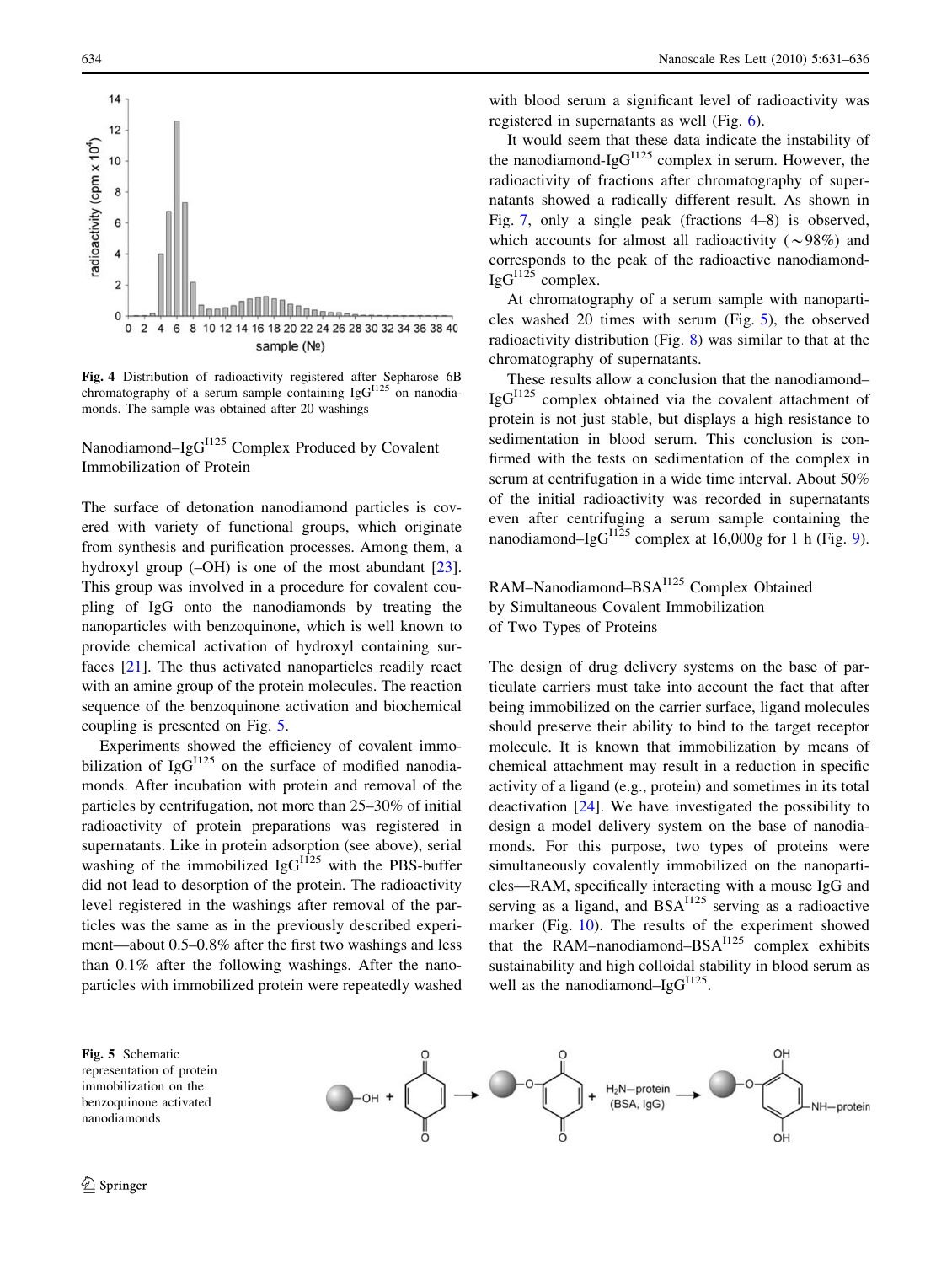<span id="page-4-0"></span>

**Fig. 6** Radioactivity of supernatants after serial washings of the precipitate containing  $\lg G^{1125}$  immobilized on nanodiamonds with serum (percentage of radioactivity of the initial protein IgG<sup>I125</sup> sample)



Fig. 7 Typical distribution of radioactivity registered after Sepharose 6B chromatography of supernatants. The supernatants were obtained by washing the precipitate containing IgG<sup>I125</sup> immobilized on nanodiamonds with serum

Chromatography of serum samples containing the RAM–nanodiamond–BSA<sup>I125</sup> complex using mini-columns Sepharose 6B with immobilized BSA (control) and mouse IgG (experimental) revealed that the complex is able to specifically bind to the target antigen. Once chromatography was performed and columns were washed, the radioactivity registered in the sorbent with immobilized mouse IgG significantly (more than nine times) exceeded that of the sorbent with immobilized BSA (Fig. [11\)](#page-5-0).

The experimental data obtained in this study show that the ligand molecules (RAM) preserve their specific activity after covalent immobilization on the nanodiamonds and are able to attach to the target receptor molecules (mouse IgG). This at least was demonstrated by experiments in vitro.



Fig. 8 Distribution of radioactivity registered after Sepharose 6B chromatography of a serum sample containing Ig $G<sup>1125</sup>$  immobilized on nanodiamonds. The sample was obtained after 20 washings



Fig. 9 Residual radioactivity of supernatants versus time of centrifugation at 16,000g for serum samples containing the nanodiamond–  $IgG^{1125}$  complex



Fig. 10 Schematic of experiment to illustrate the ability of the RAM–nanodiamond–BSA<sup>1125</sup> complex to bind to the target antigen